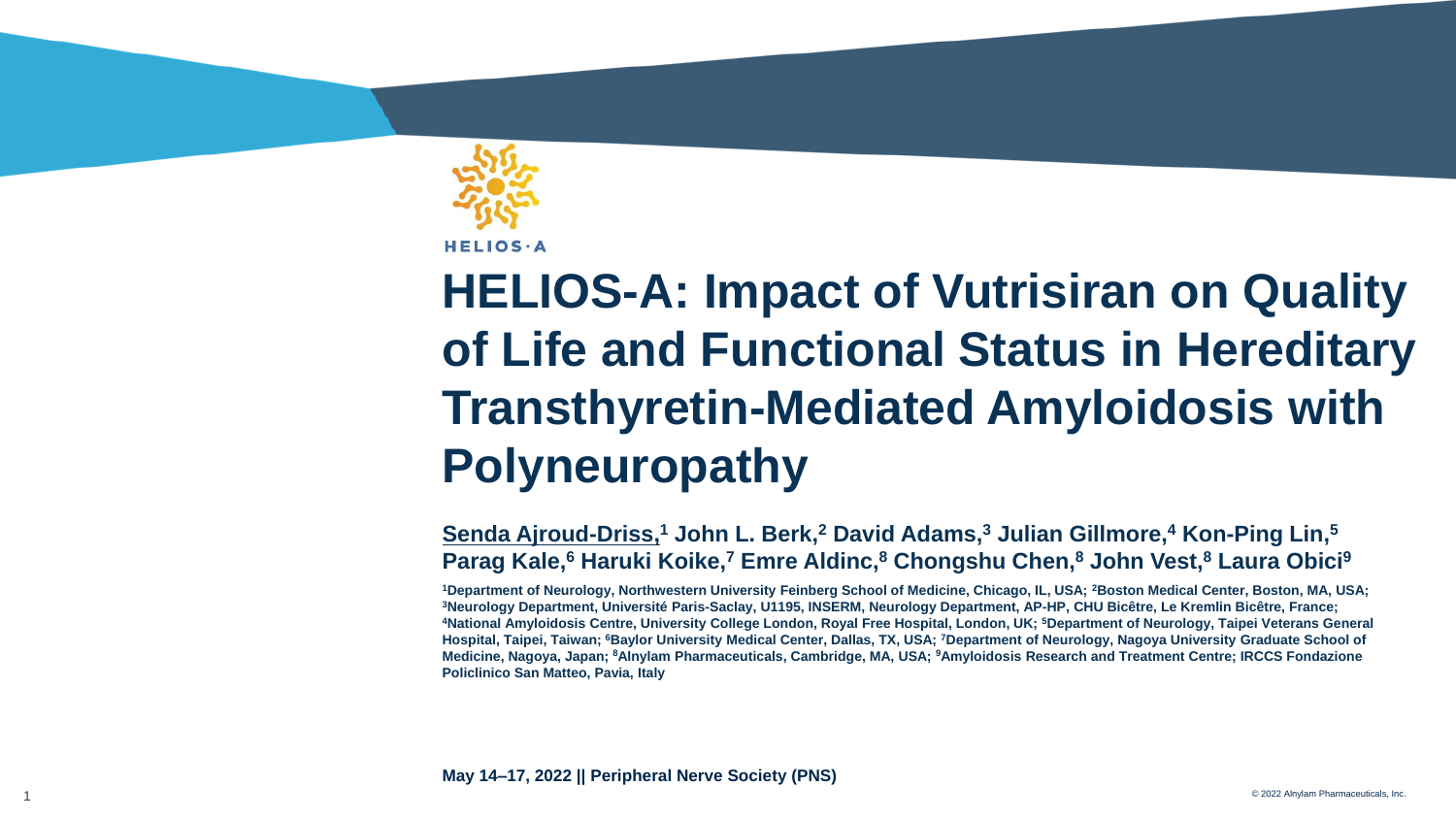## **Disclosures for Senda Ajroud-Driss**

| <b>Conflict</b>         | <b>Disclosures</b>                                                                            |  |  |
|-------------------------|-----------------------------------------------------------------------------------------------|--|--|
| <b>Advisory board</b>   | <b>Alnylam Pharmaceuticals</b><br><b>Amylyx Pharmaceuticals</b><br><b>Biogen</b><br>Orphazyme |  |  |
| <b>Research support</b> | <b>Alnylam Pharmaceuticals</b><br><b>Amylyx Pharmaceuticals</b><br><b>Biogen</b>              |  |  |
| <b>Speakers bureau</b>  | <b>Alnylam Pharmaceuticals</b>                                                                |  |  |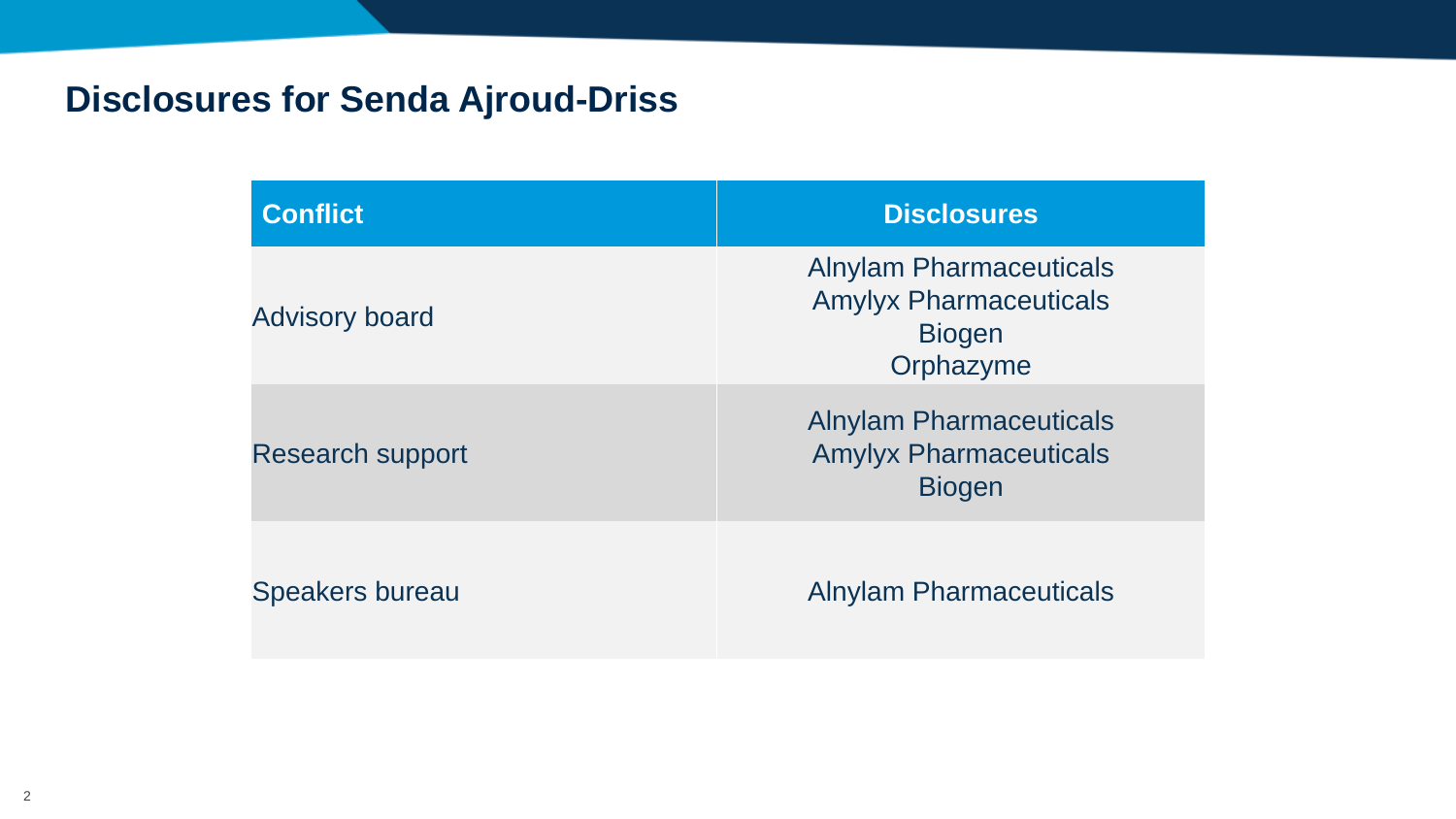### **Background and Rationale**

### **hATTR Amyloidosis, Also Known as ATTRv Amyloidosis**

- Rare, underdiagnosed, inherited, rapidly progressive, debilitating, and fatal disease $1-4$
- Caused by variants in the *TTR* gene that result in misfolded TTR accumulating as amyloid deposits in multiple organs and tissues $1-4$ 
	- The majority of individuals develop a mixed phenotype of polyneuropathy and cardiomyopathy5,6
- Progression of hATTR amyloidosis is associated with a deterioration in QOL and physical functioning<sup>7-10</sup>

### **Vutrisiran**

• Investigational, subcutaneously administered RNAi therapeutic targeting hepatic production of variant and wt TTR in development for the treatment of ATTR amyloidosis<sup>11,12</sup>

### **Patisiran**

• RNAi therapeutic administered Q3W via IV infusion, approved for the treatment of the polyneuropathy of hATTR amyloidosis based on the Phase 3, placebo-controlled APOLLO trial<sup>13,14</sup>

### **Therapeutic Hypothesis**



**ESC-GalNAc platform utilized by vutrisiran allows for Q3M SC injection11,12**

ATTR, transthyretin-mediated; ATTRv, hereditary transthyretin (v for variant); ESC, enhanced stabilization chemistry; GaINAc, N-acetylgalactosamine; hATTR, hereditary transthyretin-mediated; IV, intravenous; Q3M, every 3 m ribonucleic acid interference; SC, subcutaneous; TTR, transthyretin; wt, wild-type

1. Hanna. Curr Heart Fail Rep 2014;11:50-7; 2. Hawkins et al. Ann Med 2015;47:625-38; 3. Damy et al. J Cardiovasc Transl Res 2015;8:117-27; 4. Mohty et al. Arch Cardiovasc Dis 2013;106:528-40; 5. Rapezzi et al. Eur Heart J Curr Med Res Opin 2013;29:63-76; 7. Vinik et al. J Peripher Nerv Syst 2014;19:104-14; 8. Coelho et al. Muscle Nerve 2017;55:323-32; 9. Obici et al Amyloid 2020;27:153-62; 10. Dyck et al. PNS Congress 2018. Poster; 11. Habt 2021;109:372-82; 12. Nair et al. J Am Chem Soc 2014;136:16958-61; 13. Alnylam Pharmaceuticals. US prescribing information: ONPATTRO® (patisiran) lipid complex injection, for intravenous use. February 2020; 14. Adams et al.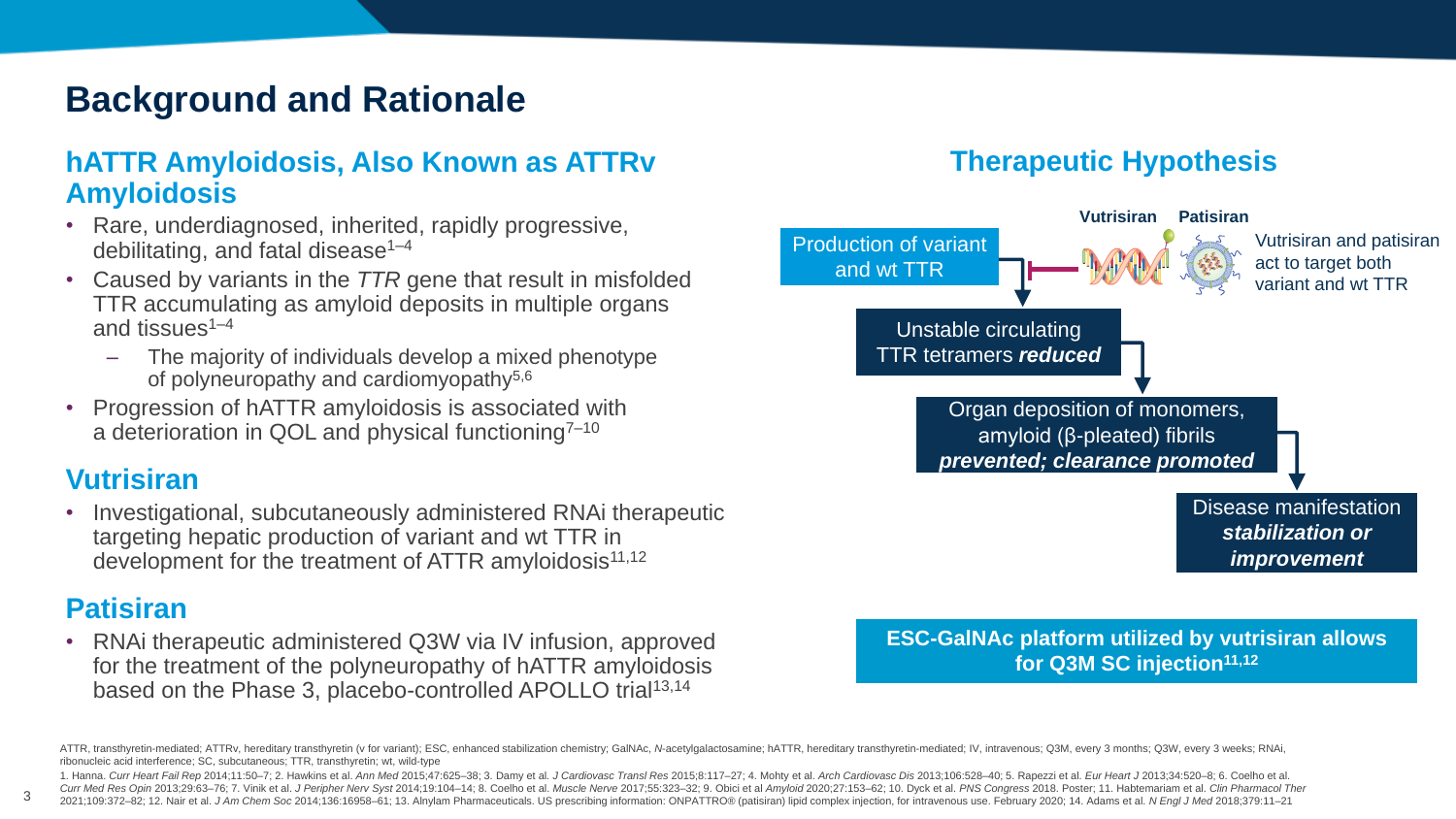## **Vutrisiran Phase 3 HELIOS-A Study**

• The 18-month QOL analysis is presented<sup>a</sup>; for all endpoints, vutrisiran

was compared with the external placebo group (placebo arm of APOLLO<sup>1</sup>),

#### **Global, Randomized, Open-Label Study in Patients with hATTR Amyloidosis with Polyneuropathy**



aThe results presented for 9- and 18-month efficacy endpoints (except for KPS) are based on a mixed-effects model for repeated measures analysis.<sup>b</sup>Higher scores of mNIS+7 indicate more neurologic impairment (range: 0-304) worse QOL (range: -4 to 136). <sup>d</sup>10-MWT speed (m/s) = 10 meters/mean time (seconds) taken to complete 2 assessments at each visit, imputed as 0 for patients unable to perform the walk; lower speeds indicate worse ambulator more disability (range: 0–48). Lower scores of mBMI (weight [in kg/m<sup>2</sup>] × serum albumin [in g/L]) indicate worse nutritional status. <sup>9</sup>EQ-VAS (range: 0–100) 0 = best health, 100 = worst health. <sup>h</sup>KPS measures functional (normal; no evidence of disease); 0% (death). Higher scores indicate less functional impairment. <sup>i</sup>Non-inferiority analysis

10-MWT, 10-meter walk test; EQ-VAS, EuroQoL Visual Analog Scale; hATTR, hereditary transthyretin-mediated amyloidosis; IV, intravenous; KPS, Karnofsky performance status; mBMI, modified body mass index; mNIS+7, modified Ne Neuropathy Impairment Score; Norfolk QOL-DN, Norfolk Quality of Life-Diabetic Neuropathy; PND, polyneuropathy disability; Q3M, every 3 months; Q3W, every 3 weeks; QOL, quality of life; R-ODS, Rasch-built Overall Disability 1. Adams et al. *N Engl J Med* 2018;379:11–21; 2. Adams et al. *Neurology* 2021;96(15 Suppl.):1234



 $\Delta$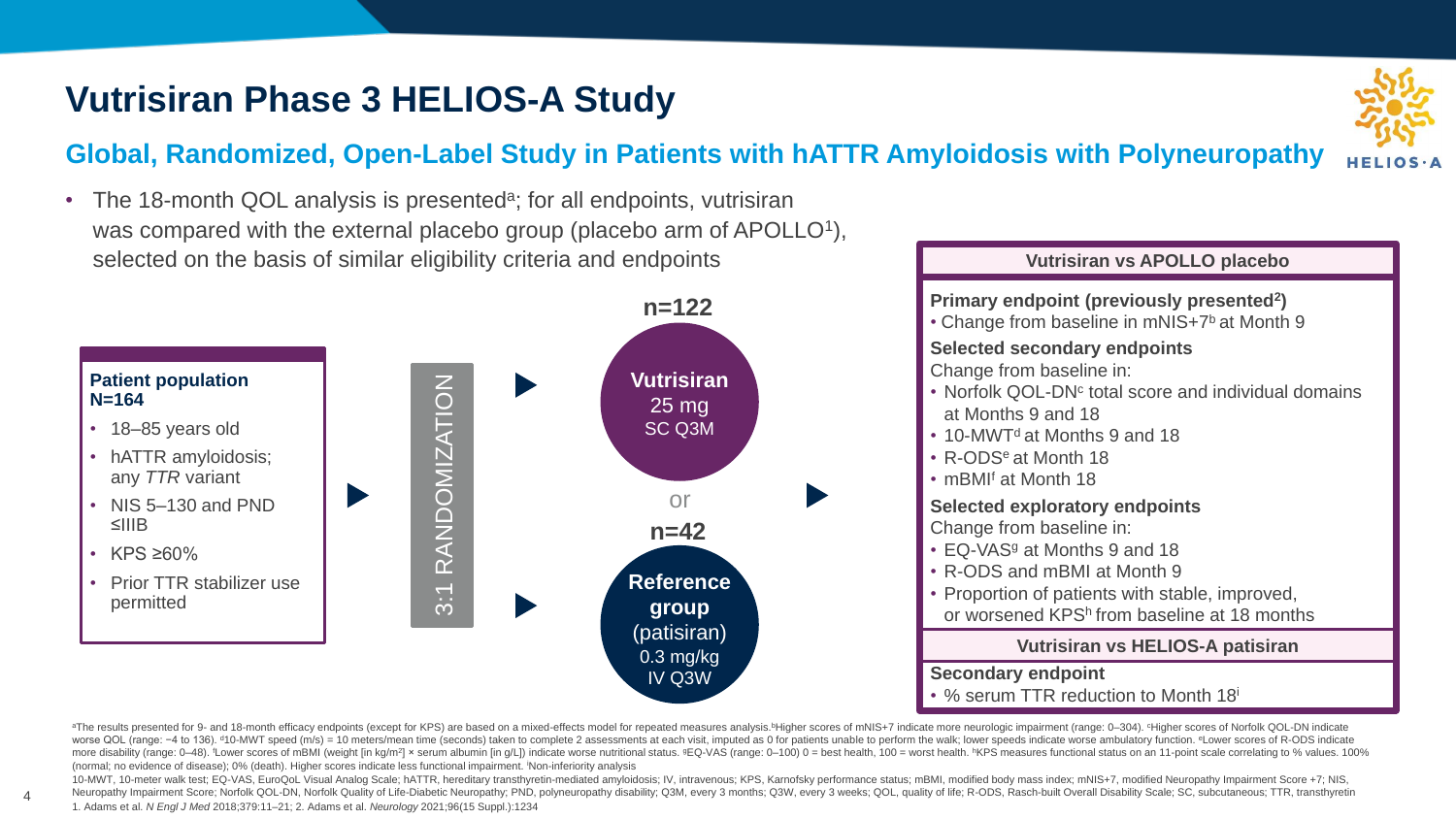### **Baseline Demographic and Disease Characteristics**

| <b>Characteristic</b>                                        | <b>APOLLO</b>              | <b>HELIOS-A</b>                |                              |
|--------------------------------------------------------------|----------------------------|--------------------------------|------------------------------|
|                                                              | <b>Placebo</b><br>$(n=77)$ | <b>Vutrisiran</b><br>$(n=122)$ | <b>Patisiran</b><br>$(n=42)$ |
| Age, median (range), years                                   | $63(34 - 80)$              | $60(26 - 85)$                  | $60(31 - 81)$                |
| Males, $n$ $%$                                               | 58 (75.3)                  | 79 (64.8)                      | 27(64.3)                     |
| Median time since hATTR amyloidosis diagnosis, years (range) | $1.41(0.0-16.5)$           | $1.94(0.0-15.3)$               | $2.39(0.1 - 12.5)$           |
| TTR genotype, n (%)                                          |                            |                                |                              |
| <b>V30M</b>                                                  | 40(51.9)                   | 54 (44.3)                      | 20(47.6)                     |
| Early-onset V30M (<50 years)                                 | 10(13.0)                   | 25(20.5)                       | 8(19.0)                      |
| Non-V30Ma                                                    | 37(48.1)                   | 68 (55.7)                      | 22(52.4)                     |
| Previous tetramer stabilizer use, n (%)                      | 41 (53.2)                  | 75 (61.5)                      | 33(78.6)                     |
| NIS, mean (range)                                            | $57.0 (7.0 - 125.5)$       | 43.0 (5.0–127.0)               | $43.1 (5.5 - 115.6)$         |
| PND score <sup>b</sup> , $n$ (%)                             |                            |                                |                              |
| I: Preserved walking, sensory disturbances                   | 20(26.0)                   | 44 (36.1)                      | 15(35.7)                     |
| II: Impaired walking but can walk without stick or crutch    | 23(29.9)                   | 50(41.0)                       | 17(40.5)                     |
| IIIA: Walk with 1 stick or crutch                            | 22(28.6)                   | 16(13.1)                       | 7(16.7)                      |
| IIIB: Walk with 2 sticks or crutches                         | 11(14.3)                   | 12(9.8)                        | 3(7.1)                       |
| Cardiac subpopulation, $n$ (%) <sup>c</sup>                  | 36 (46.8)                  | 40 (32.8)                      | 14(33.3)                     |

a The non-V30M TTR genotype represents 24 different variants in HELIOS-A. bOne patient (1.3%) in the external placebo group had a PND score of IV defined as confined to wheelchair or bedridden (not shown on the slide). Car had pre-existing evidence of cardiac amyloid involvement (baseline LV wall thickness ≥1.3 cm and no aortic valve disease or hypertension in medical history)

LV, left ventricular; NIS, Neuropathy Impairment Score; PND, polyneuropathy disability; TTR, transthyretin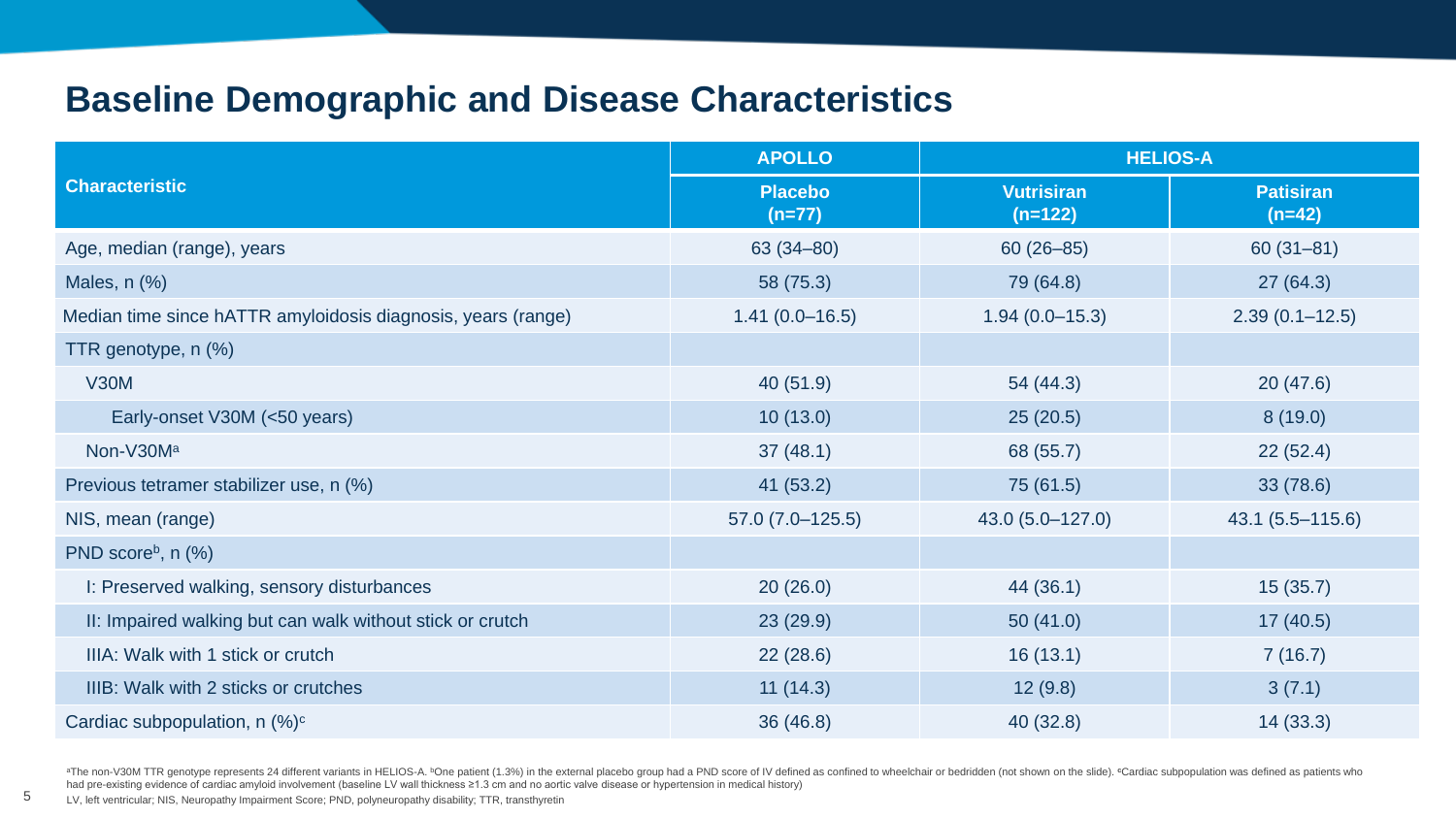### **Rapid and Sustained Reduction in Serum TTR Levels with Vutrisiran**

• Vutrisiran achieved a mean steady-state serum TTR reduction from baseline of 88% (SD: 16%), which was non-inferior to that observed with the within-study patisiran reference group over 18 months (median difference [vutrisiran–patisiran] [95% CI]: 5.28% [1.17, 9.25], lower limit of CI >–10%)



#### **Percent Change from Baseline in Serum TTR Levels**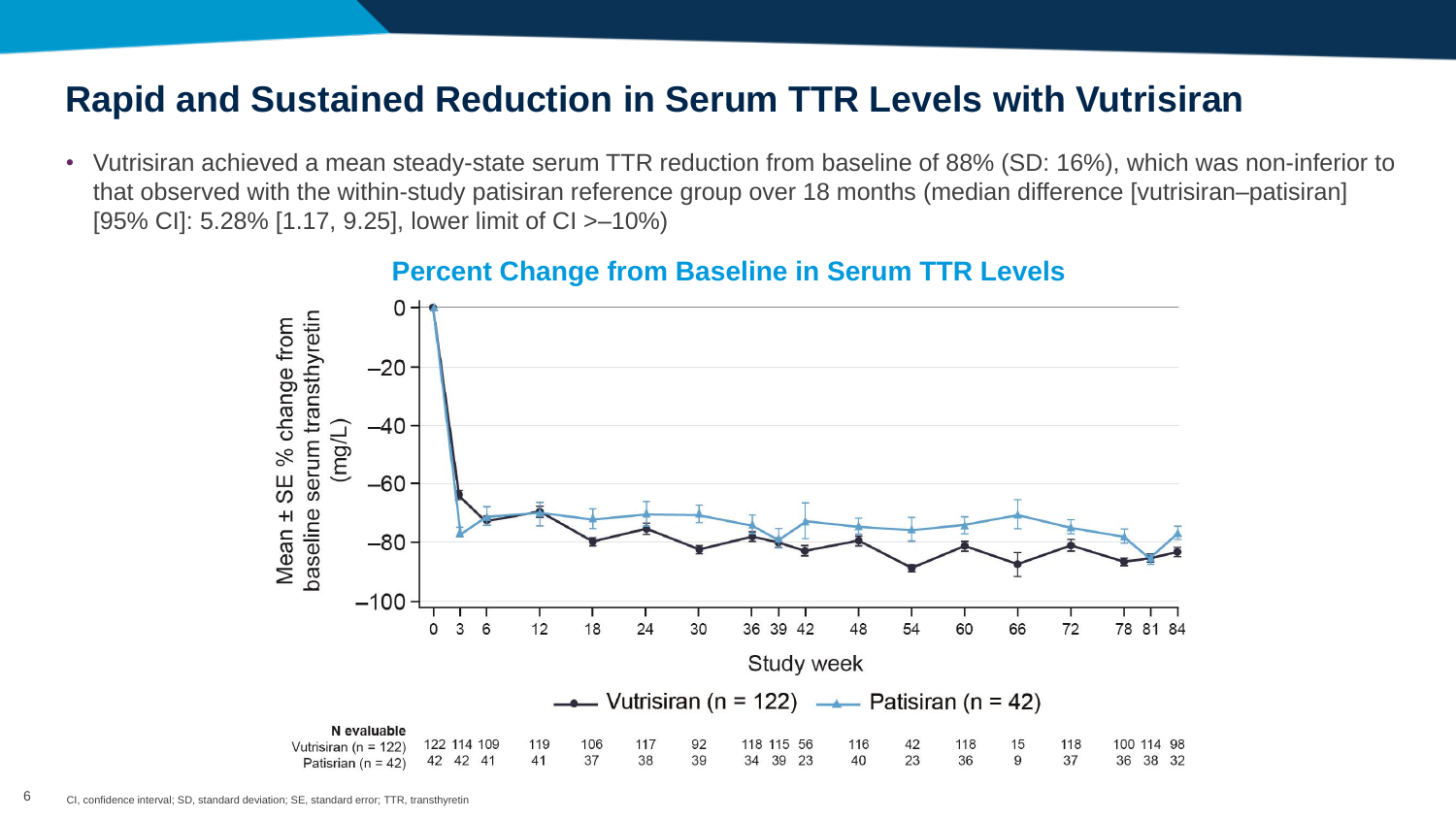# **Improvement in Quality of Life with Vutrisiran vs External Placebo at Month 9<sup>1</sup> and Month 18**

• At Month 18, 56.8% of vutrisiran-treated patients had an improvement in Norfolk QOL-DN total score, relative to baseline, compared with 10.4% of patients in the external placebo group (odds ratio [95% CI]: 11.3 [5.0, 25.7])



#### **Norfolk QOL-DN LS Mean Change from Baseline<sup>a</sup>**

amITT population (all randomized patients who received any amount of study drug). Value of n is the number of evaluable patients at each timepoint. Higher scores of Norfolk QOL-DN indicate worse quality of life (range: -4 Norfolk QOL-DN score was 47.1 (26.3) in the vutrisiran group and 55.5 (24.3) in the external placebo group. Data plotted are MMRM model data

CI, confidence interval; LS, least squares; LSMD, LS mean difference; mITT, modified intent-to-treat; MMRM, mixed-effects model for repeated measures; Norfolk QOL-DN, Norfolk Quality of Life-Diabetic Neuropathy; SD, standa 1. Adams et al. *Neurology* 2021;96(15 Suppl.):1234

7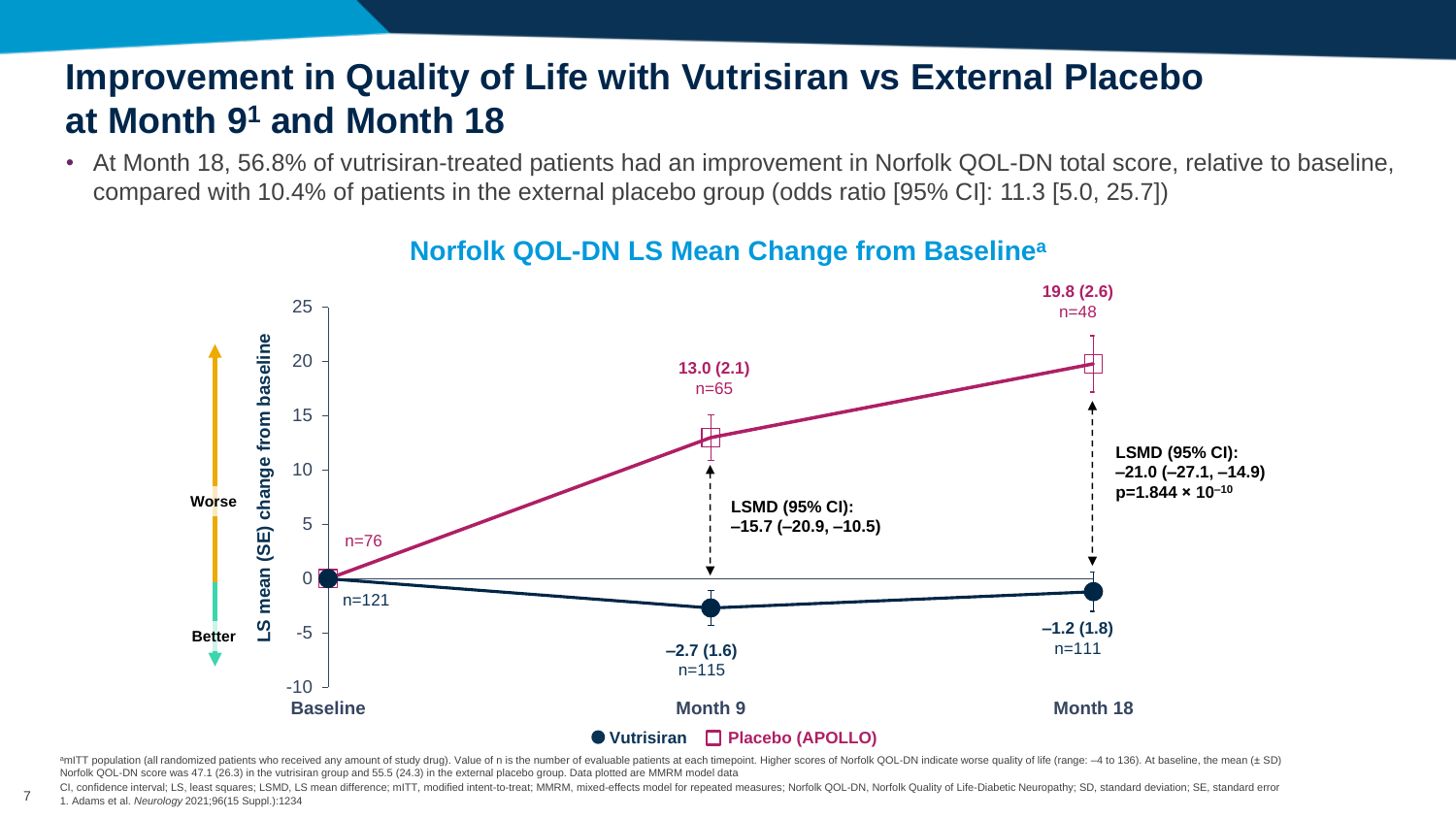# **Improvement across All Norfolk QOL-DN Domains with Vutrisiran vs External Placebo at Month 18**

#### **Norfolk QOL-DN Mean Change from Baseline by Domain**

![](_page_7_Figure_2.jpeg)

Higher scores of Norfolk QOL-DN indicate worse quality of life (range: -4 to 136). At baseline, the mean (± SD) Norfolk QOL-DN score was 47.1 (26.3) in the vutrisiran group and 55.5 (24.3) in the external placebo group. Me individual domains were: 23.2 (13.8) in the vutrisiran group and 28.7 (13.0) in the external placebo group (physical functioning/large fiber); 5.7 (5.7) in the vutrisiran group and 7.8 (6.0) in the external placebo group ( group and 11.2 (5.8) in the external placebo group (symptoms); 4.6 (4.2) in the vutrisiran group and 5.0 (4.1) in the external placebo group (small fiber); and 2.7 (2.9) and 2.9 (2.9) in the external placebo group (autonom

ADL, activities of daily living; LS, least squares; Norfolk QOL-DN, Norfolk Quality of Life-Diabetic Neuropathy; SD, standard deviation; SE, standard error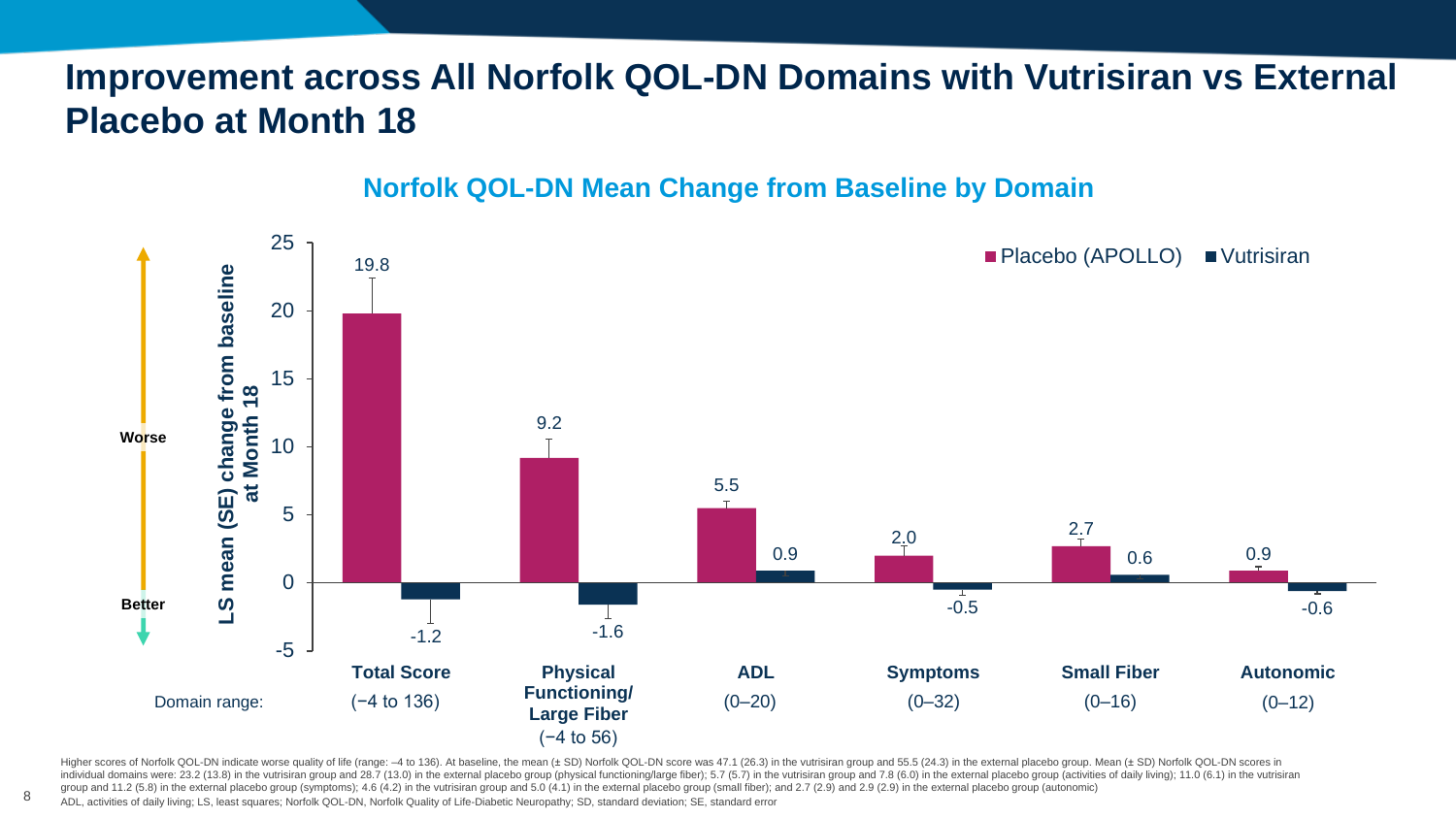# **Improvement in EQ-VAS with Vutrisiran vs External Placebo at Month 9 and Month 18**

#### **EQ-VAS LS Mean Change from Baseline<sup>a</sup>**

![](_page_8_Figure_2.jpeg)

amITT population (all randomized patients who received any amount of study drug). Value of n is the number of evaluable patients at each timepoint. Data plotted are MMRM model data. At baseline, the mean (± SD) EQ-VAS was and 54.6 (18.0) in the external placebo group

CI, confidence interval; EQ-VAS, EuroQol Visual Analog Scale; LS, least squares; LSMD, LS mean difference; mITT, modified intent-to-treat; MMRM, mixed-effects model for repeated measures; SD, standard deviation; SE, standa

9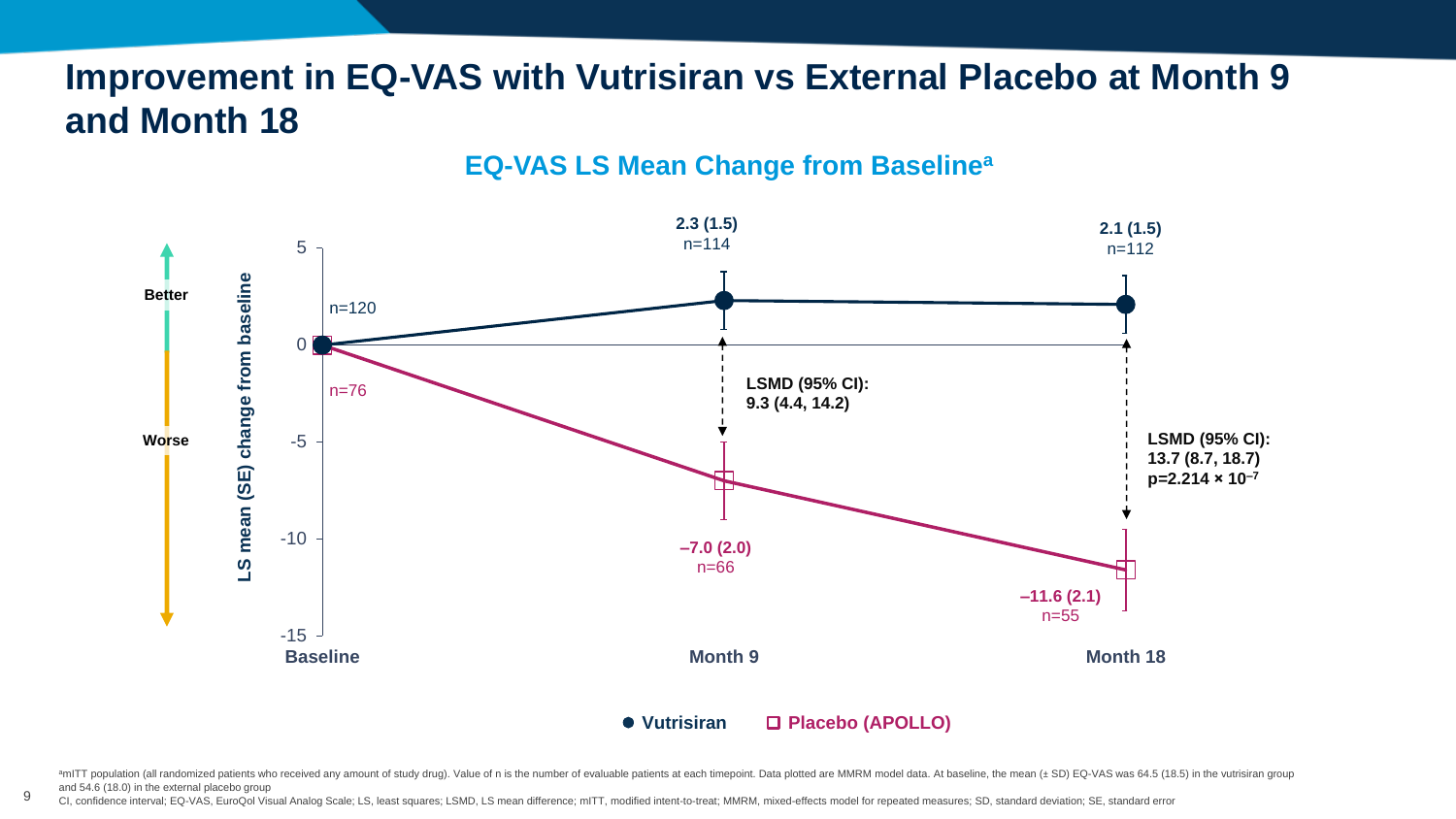## **Improvements in R-ODS and 10-MWT with Vutrisiran vs External Placebo at Month 9 and Month 18**

![](_page_9_Figure_1.jpeg)

**R-ODS LS Mean Change from Baseline<sup>a</sup>**

#### **10-MWT LS Mean Change from Baseline (m/s)<sup>a</sup>**

am ITT population (all randomized patients who received any amount of study drug). Value of n is the number of evaluable patients at each timepoint. Data plotted are MMRM model data. At baseline, the mean (± SD) 10-MWT was group and 0.790 (0.319) in the external placebo group. At baseline, the mean (± SD) R-ODS was 34.1 (11.0) in the vutrisiran group and 29.8 (10.8) in the external placebo group.

10-MWT, 10-meter walk test: CL confidence interval: LS, least squares: LSMD, LS mean difference: mITT, modified intent-to-treat: MMRM, mixed-effects model for repeated measures: R-ODS, Rasch-built Overall Disability Scale: SE, standard error

10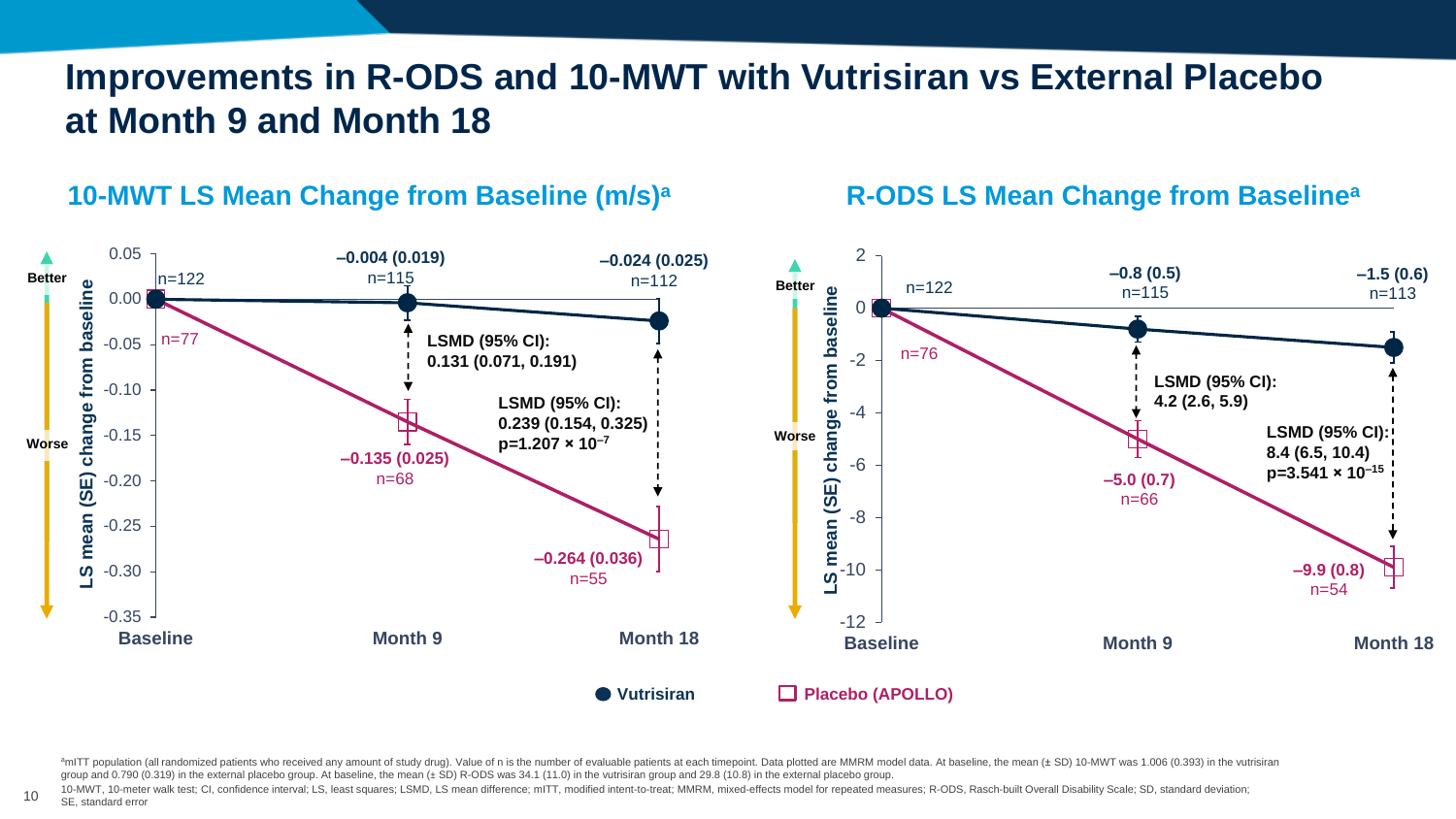## **A Higher Proportion of Patients Had Stable or Improved KPS with Vutrisiran vs External Placebo at Month 18**

- The majority of patients in the vutrisiran group (71.3%) had stable or improved<sup>a</sup> KPS at Month 18 compared with baseline (exploratory endpoint)
	- In the external placebo group, 42.8% of patients had stable or improved KPS at Month 18

![](_page_10_Figure_3.jpeg)

#### **Change from Baseline to Month 18 in KPS<sup>b</sup>**

11 a KPS score from baseline. <sup>b</sup>On the KPS scale of 0–100%, 17 (14%), 25 (21%), 48 (39%), 27 (22%), and 5 (4%) of vutrisiran-treated patients had a score of 60, 70, 80, 90, and 100, respectively, KPS, Karnofsky performance score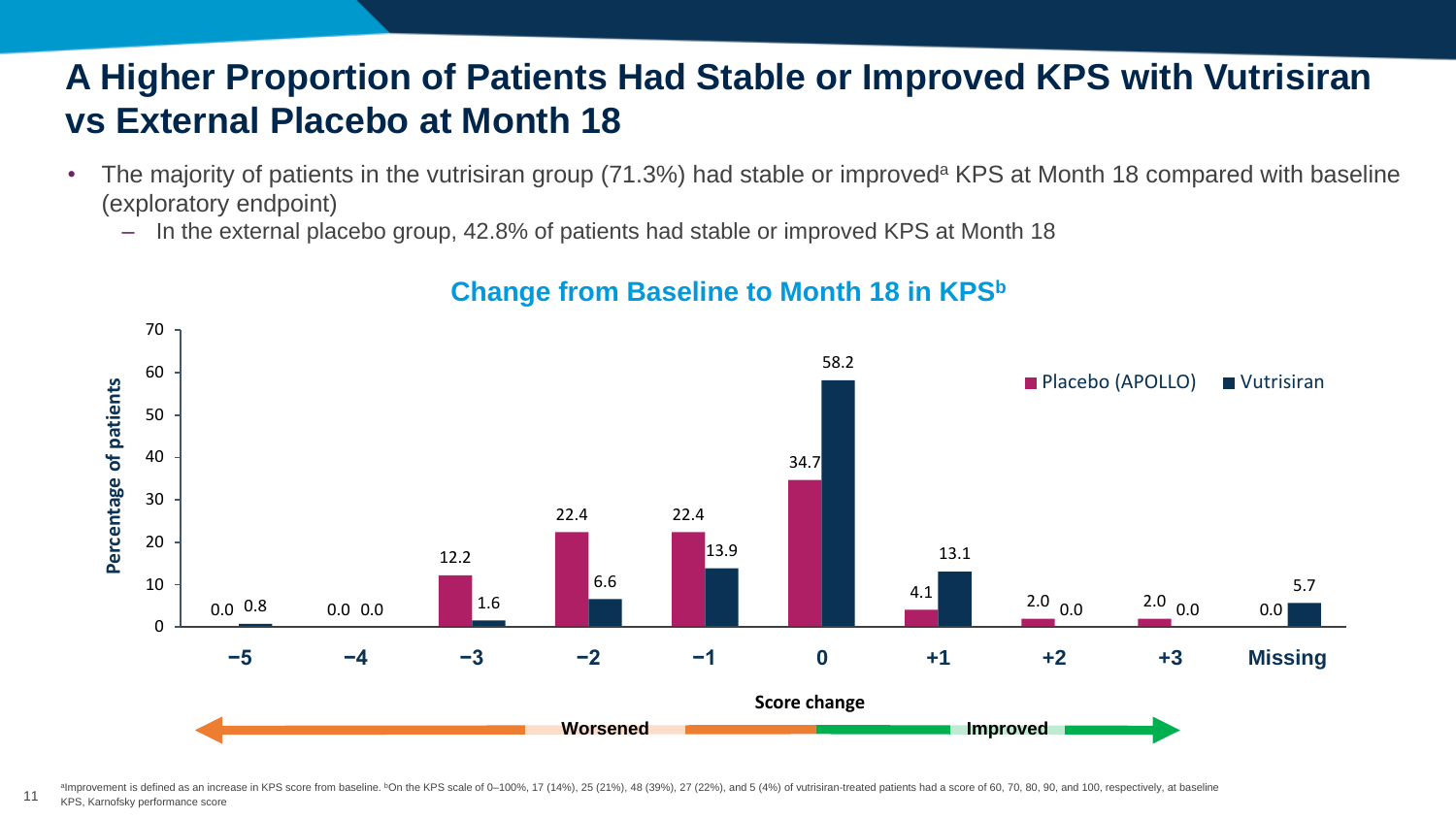# **Improvement in mBMI with Vutrisiran vs External Placebo at Month 9 and Month 18**

• The favorable effect of vutrisiran on mBMI compared with the external placebo group was observed at the first postbaseline assessment at Month 3

![](_page_11_Figure_2.jpeg)

#### **mBMI LS Mean Change from Baseline<sup>a</sup>**

amITT population (all randomized patients who received any amount of study drug). Value of n is the number of evaluable patients at each timepoint. Data plotted are MMRM model data. At baseline, the mean (± SD) mBMI was 10 and 989.9 (214.2) in the external placebo group

12

CI, confidence interval; LS, least squares; LSMD, LS mean difference; mBMI, modified body mass index; mITT, modified intent-to-treat; MMRM, mixed model for repeated measures; SD, standard deviation; SE, standard error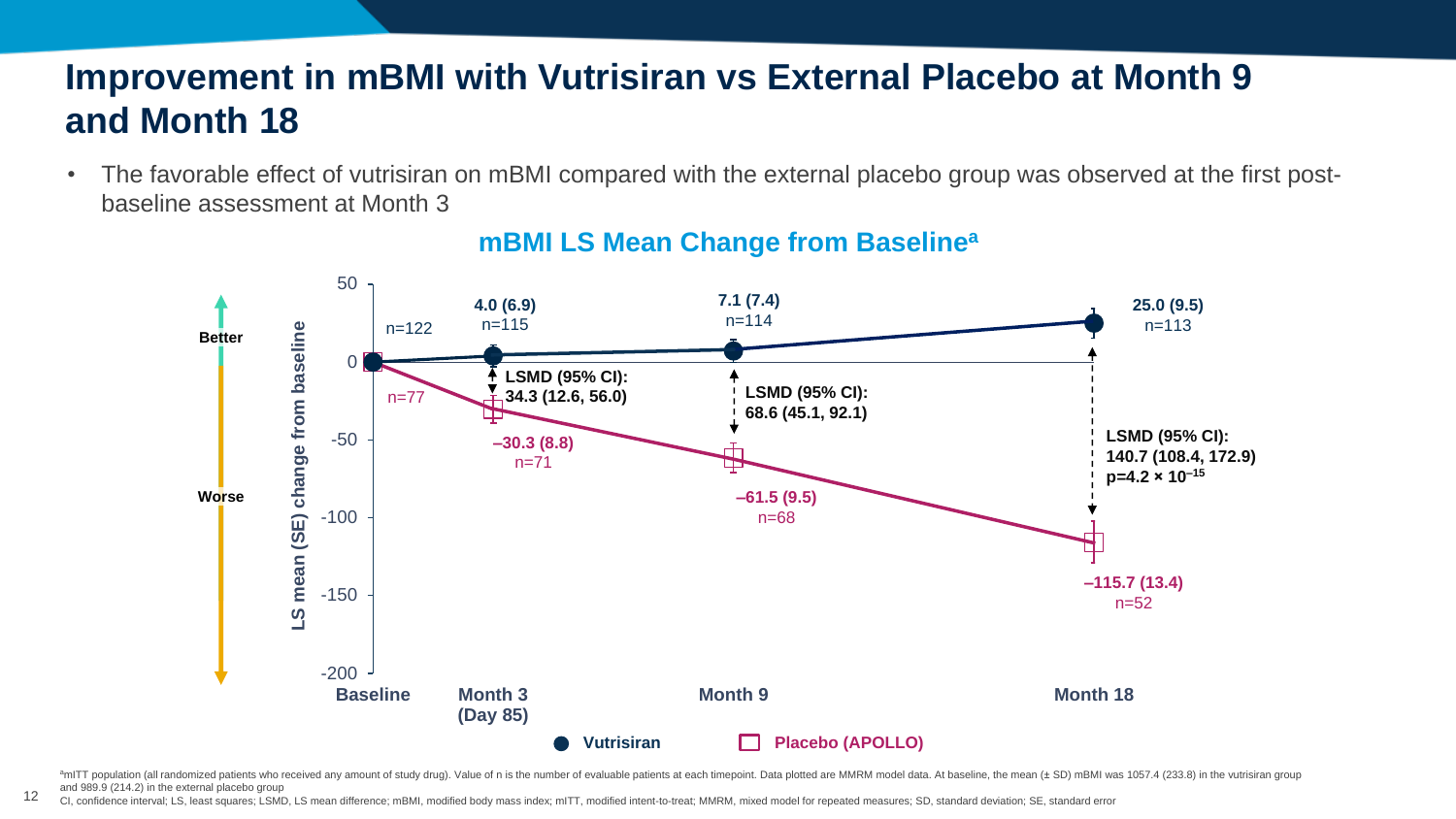## **HELIOS-A Vutrisiran Efficacy Results Consistent with APOLLO Patisiran at Month 18**

![](_page_12_Figure_1.jpeg)

<-------------Vutrisiran Better-----------Placebo Better-->

**Vutrisiran Efficacy<sup>a</sup> vs External Placebo**

#### **Patisiran Efficacy<sup>b</sup> vs Placebo**

Standardized Effect Sizes from APOLLO

![](_page_12_Figure_5.jpeg)

aHELIOS-A mITT population. **bAPOLLO mITT population. The HELIOS-A** patisiran arm was not intended for statistical testing vs vutrisiran for the endpoints listed.

10-MWT, 10-meter walk test: LV, left ventricular: mBMI, modified body mass index: mITT, modified intent-to-treat: mNIS+7, modified Neuropathy Impairment Score +7: Norfolk QOL-DN, Norfolk Quality of Life-Diabetic Neuropathy

13 natriuretic peptide; R-ODS, Rasch-built Overall Disability Scale.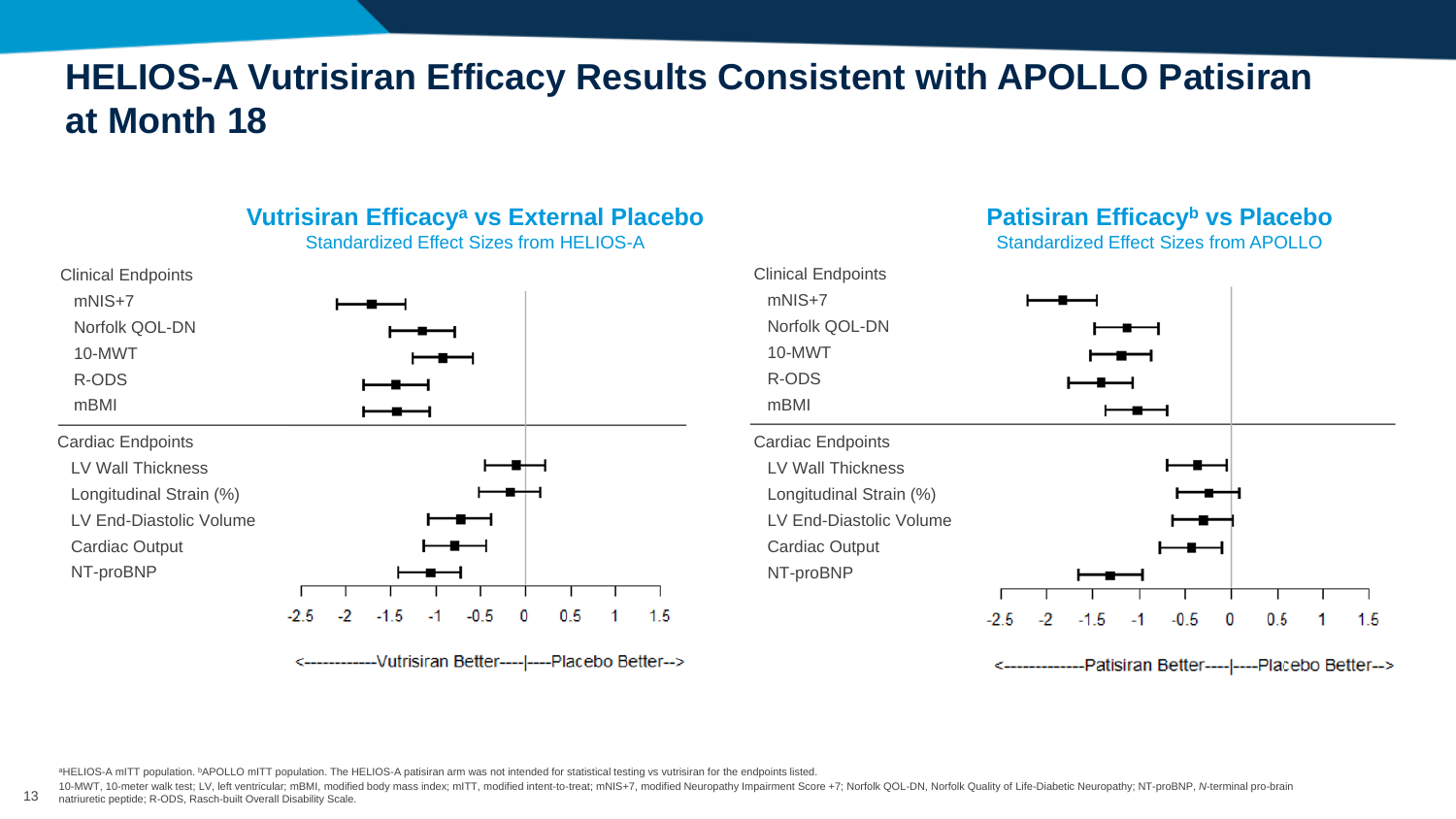# **Summary**

- At Month 18, patients in the vutrisiran group demonstrated significant improvements in measures of
	- **Quality of life** (Norfolk QOL-DN, EQ-VAS) compared with external placebo
		- The treatment effect favoring vutrisiran over external placebo was consistent across all Norfolk QOL-DN domains at Month 18
	- **Functional status** (gait speed [10-MWT], disability [R-ODS], KPS) compared with external placebo
		- The majority (71%) of patients in the vutrisiran group improved or stabilized in the exploratory assessment of KPS score compared with baseline, whereas 43% of patients in the external placebo group improved or stabilized in KPS score compared with baseline
	- **Nutritional status** (mBMI) compared with external placebo
- The efficacy and safety of vutrisiran will continue to be characterized in the ongoing HELIOS-A randomized extension period in patients with hATTR amyloidosis with polyneuropathy